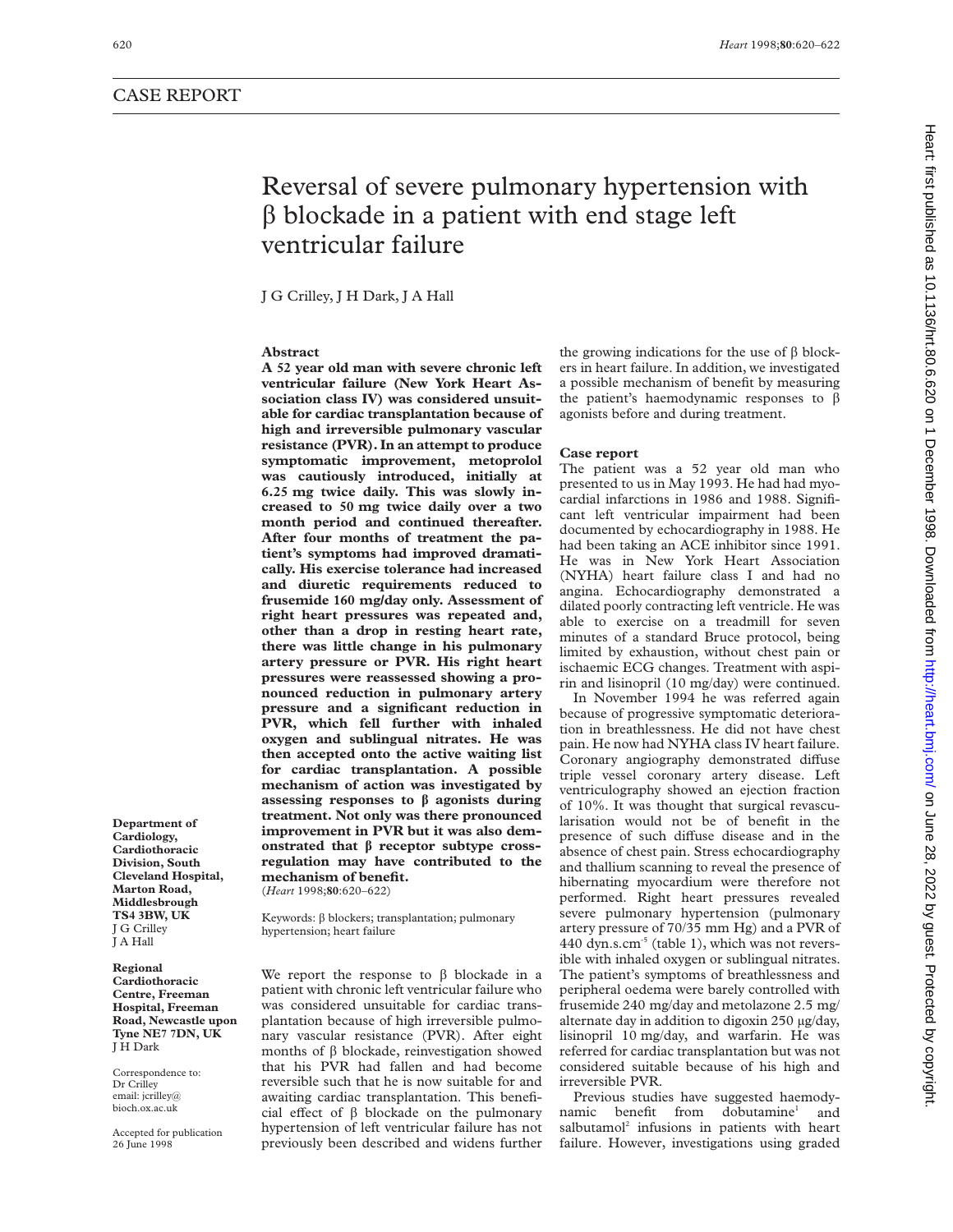*Table 1 Pressures, measured using Swan-Ganz catheter, and cardiac output, measured via thermodilution method*

| November '94 | August '95 | December '95           | $\frac{\gamma_{\text{uly}}}{\gamma_{\text{0}}}$ |
|--------------|------------|------------------------|-------------------------------------------------|
| 100          | 78         | 70                     | 72                                              |
| 100/60       | 101/50     | 108/75                 | 135/85                                          |
|              |            |                        |                                                 |
| 45           | 42         | 34                     | 34                                              |
|              |            |                        |                                                 |
| 30           | 27         | 21                     | 19                                              |
|              |            |                        |                                                 |
| 440          | 307        | $257 \rightarrow 157*$ | $227 \rightarrow 145*$                          |
| 3.2          | 3.9        | 39                     | 4.6                                             |
|              |            |                        |                                                 |

\*Before and after inhaled oxygen and sublingual nitrates.

infusions of dobutamine (0–16 µg/kg/min) and salbutamol (0–4 mg/kg/min) over 15 minutes each with continuous pulmonary artery pressure monitoring suggested that they would be ineffective in reducing the patient's PVR to levels suitable for cardiac transplantation. In an attempt to produce symptomatic improvement, metoprolol was cautiously introduced, initially at 6.25 mg twice daily. This was slowly increased to 50 mg twice daily over a two month period and continued thereafter. After four months of treatment the patient's symptoms had improved dramatically. His exercise



*Figure 1 Cardiac output and pulmonary vascular resistance (PVR) with infusion of dobutamine at 0, 4, and 15 months after metoprolol.*



*Figure 2 Cardiac output and pulmonary vascular resistance (PVR) with infusion of salbutamol at 0, 4, and 15 months after metoprolol.*

tolerance had increased and diuretic requirements reduced to frusemide 160 mg/day only. Assessment of right heart pressures was repeated and, other than a drop in resting heart rate, there was little change in his pulmonary artery pressure or PVR (table 1).

In December 1995 his right heart pressures were reassessed (table 1); there was a pronounced reduction in pulmonary artery pressure (48/24 mm Hg) and a significant reduction in PVR to 257 dyn.s.cm<sup>-5</sup>, falling to 145 dyn.s.cm-5 with inhaled oxygen and sublingual nitrates. He was accepted onto the active waiting list for cardiac transplantation.

### **Discussion**

Attention has focused in recent years on the contribution of neurohormonal mechanisms to the development and progression of heart failure. Both activation of the renin–angiotensin system and the sympathetic adrenergic system occur in response to left ventricular dysfunction, and chronic activation of these systems may be further detrimental to myocardial function.<sup>3</sup> Not only do catecholamine concentrations correlate with the severity of left ventricular dysfunction but they are independent risk factors of poor prognosis.<sup>4</sup>

Several studies—CONSENSUS (cooperative north Scandinavian enalapril survival study),<sup>5</sup> SOLVD (studies of left ventricular dysfunction),<sup>6</sup> VeHFT-II (verapamil in heart failure)<sup>7</sup>—have demonstrated both symptomatic improvement and mortality benefits from inhibition of the renin–angiotensin system in patients with heart failure. The effects of inhibition of the adrenergic system are less clear. A number of studies have shown  $\beta$  blockers to have beneficial effects on morbidity.<sup>8 9</sup> However, only one recent trial involving carvedilol has demonstrated any mortality benefits.<sup>10</sup> The mechanism by which  $\beta$  blockers exert their beneficial effects in heart failure is unclear. Differential modulation of  $\beta$  receptor subtypes may be important. Cardiac  $\beta$ 1 receptor density is decreased in the failing heart, which renders it insensitive to  $\beta$ 1 stimulants both in vivo<sup>11</sup> and in vitro.<sup>12</sup> This downregulation of â1 receptors has been attributed to high circulating concentrations of noradrenaline.<sup>13</sup> <sup>14</sup> Cardiac  $\beta$ 2 receptor function in the failing heart is also altered and appears to be due to uncoupling of the â2 receptor to the G protein–adenylate cyclase complex.15 A decreased heart rate response to  $\beta$ 2 agonism in heart failure has been observed.<sup>16</sup> Having assessed our patient's haemodynamic responses to dobutamine (a  $\beta$ 1 agonist) and salbutamol (a highly selective  $\beta$ 2 agonist) before metoprolol treatment, we were able to repeat these studies after  $\beta$  blockade to investigate its effect on  $\beta$ 1 and  $\beta$ 2 responsiveness.

Before metoprolol, a graded infusion of dobutamine produced a modest rise in cardiac output and a modest fall in PVR (fig 1). After four months the response to dobutamine was blunted, there being no significant change during the infusion (fig 1). After 15 months, there was a profound increase in the sensitivity of the heart to the dobutamine infusion with a more pronounced rise in cardiac output and fall in